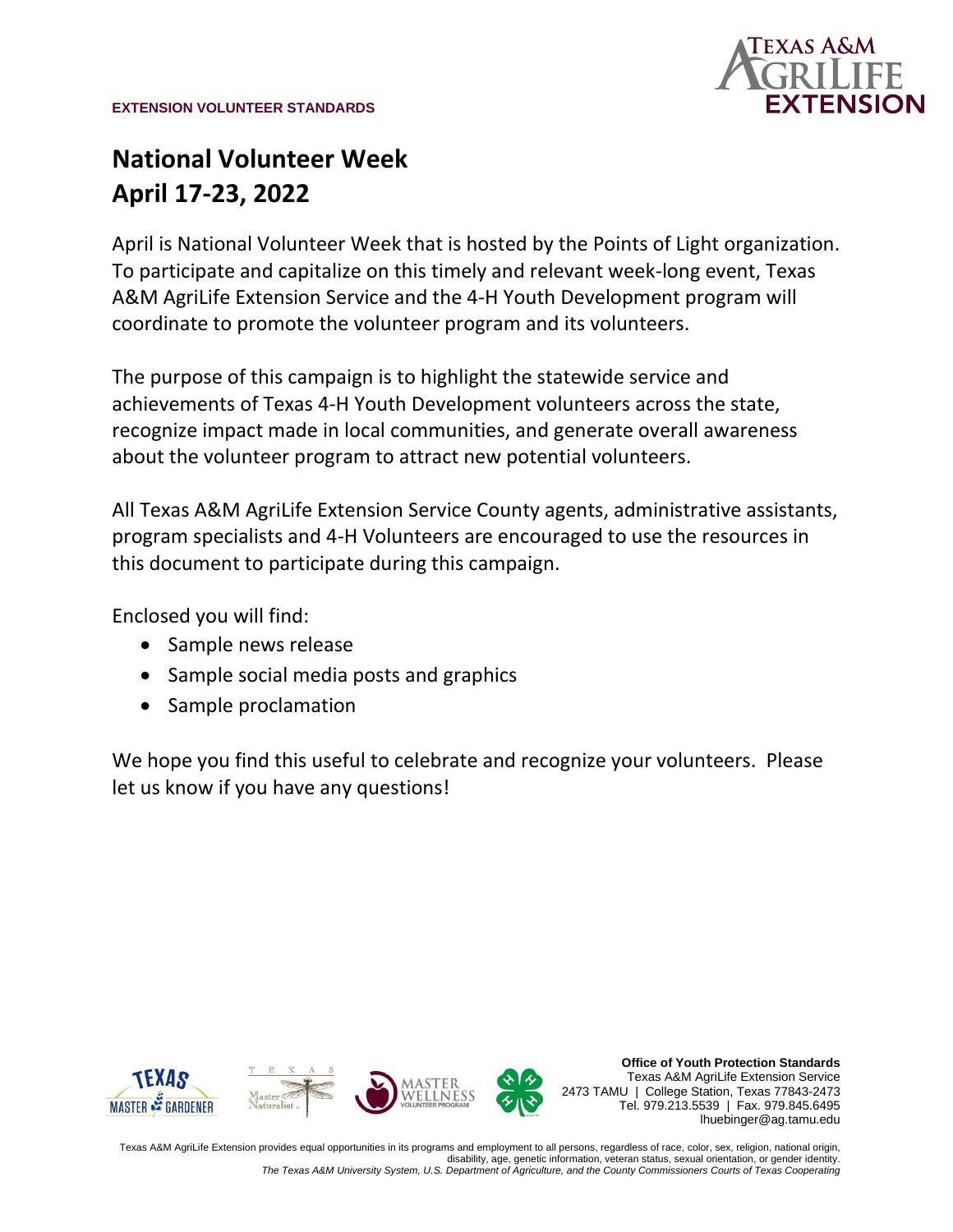## **Sample press release**

Each year, thousands of 4-H volunteers donate their time and energy to make their communities a better place to live. These volunteers will be among the millions across the country who will be spotlighted during the 48th anniversary of National Volunteer Week, April 17-23, 2022.

This year's theme for National Volunteer Week is Celebrate Service! It's an opportunity to shine a light on the people and causes that inspire us to serve. Points of Light, an organization dedicated to volunteer service, states that, "Volunteerism empowers individuals to find their purpose, to take their passion and turn it into meaningful change. When each of us, in our own way, answers the call to make a difference, we make progress in solving our most persistent problems, and create stronger communities and a more just society."

This week provides us with an opportunity to celebrate the selfless service of our dedicated volunteers and the work they do to help AgriLife Extension identify the communities' needs and share the educational resources of Texas A&M AgriLife Extension Service. Volunteers involve themselves in programs such as Master Gardeners, Master Naturalists, Master Wellness, 4-H Youth Development, or on local committees focused on the specific areas such as agriculture, natural resources, family and community health, or youth development.

Currently, about 77 million Americans volunteer almost 7 billion hours of their time, talent, and effort to improve and strengthen their communities. With the Value of Volunteer Time (\$28.54 per hour) as established by the Independent Sector, these Americans are contributing approximately \$187.7 billion to our nation through nonprofit organizations of all types. In 2021, 86,371 Texas A&M AgriLife Extension Service Volunteers contributed 4,294,267 hours of service valued at \$122,55.378. The Texas 4- H Youth Development Program relies heavily on the work of volunteers. In 2021, more than 18,000 adult and youth volunteers contributed countless hours in various capacities to the 4-H youth in their Texas communities.

In [Insert County], [total number] volunteers, both youth and adult, will serve as club leaders, project leaders, committee members, and in advisory capacities for the 4-H Youth Development Program in 2021.

[Add quote from County Extension Agent about impact of volunteers to the county Extension program.]

AgriLife Extension volunteers spend numerous hours working on tasks, such as leading educational programs, providing guidance and ideas regarding community needs, maintaining gardens, helping organize events at the county fair, helping a child with a 4-H project, or leading a project to serve the community. [update with specific tasks and Extension volunteers conduct in your county]

## [Add quote from an Extension volunteer.]

AgriLife Extension volunteers are just one group of volunteers who are instrumental in carrying out the mission of the Texas A&M AgriLife Extension Service. Volunteers are involved in every aspect of the Extension Service, including determining the needs of the local residents, planning and implementing programs to address these needs, securing resources, and evaluating programs. Thank you, to all AgriLife Extension volunteers for the impact you make on the people and communities around you.

###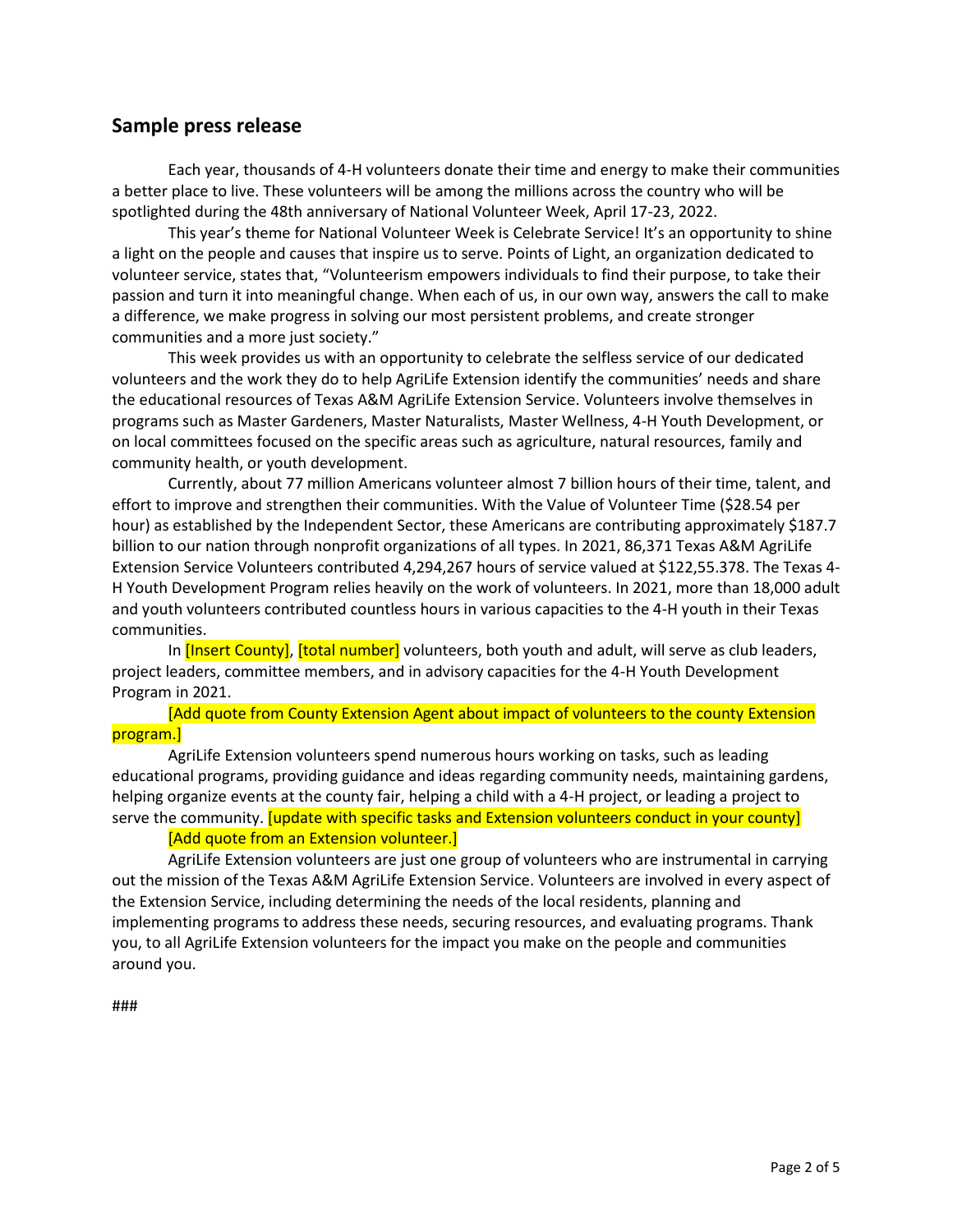# **Social media**

#### **Facebook profile photo frame:**

[https://www.canva.com/design/DAE-NsjQ3-s/2VhsGcbD1sRTJHFPuO\\_uDw/view?utm\\_content=DAE-](https://www.canva.com/design/DAE-NsjQ3-s/2VhsGcbD1sRTJHFPuO_uDw/view?utm_content=DAE-NsjQ3-s&utm_campaign=designshare&utm_medium=link&utm_source=publishsharelink&mode=preview)[NsjQ3-](https://www.canva.com/design/DAE-NsjQ3-s/2VhsGcbD1sRTJHFPuO_uDw/view?utm_content=DAE-NsjQ3-s&utm_campaign=designshare&utm_medium=link&utm_source=publishsharelink&mode=preview)

[s&utm\\_campaign=designshare&utm\\_medium=link&utm\\_source=publishsharelink&mode=preview](https://www.canva.com/design/DAE-NsjQ3-s/2VhsGcbD1sRTJHFPuO_uDw/view?utm_content=DAE-NsjQ3-s&utm_campaign=designshare&utm_medium=link&utm_source=publishsharelink&mode=preview)



#### **Graphic templates available here:**

[https://www.canva.com/design/DAE-NdAvPus/ajgKYaAIvtXbU7Fte4IeoA/view?utm\\_content=DAE-](https://www.canva.com/design/DAE-NdAvPus/ajgKYaAIvtXbU7Fte4IeoA/view?utm_content=DAE-NdAvPus&utm_campaign=designshare&utm_medium=link&utm_source=publishsharelink&mode=preview)[NdAvPus&utm\\_campaign=designshare&utm\\_medium=link&utm\\_source=publishsharelink&mode=previ](https://www.canva.com/design/DAE-NdAvPus/ajgKYaAIvtXbU7Fte4IeoA/view?utm_content=DAE-NdAvPus&utm_campaign=designshare&utm_medium=link&utm_source=publishsharelink&mode=preview) [ew](https://www.canva.com/design/DAE-NdAvPus/ajgKYaAIvtXbU7Fte4IeoA/view?utm_content=DAE-NdAvPus&utm_campaign=designshare&utm_medium=link&utm_source=publishsharelink&mode=preview)



#### **Facebook & Instagram**

• We are celebrating #NationalVolunteerWeek throughout April! Volunteers are the heart of communities across Texas. Their selfless service, dedication and continuous hard work makes an impact every day. We thank you for your devotion to the @Texas4H Youth Development program, your community and Texans everywhere. @AgriLifeExtension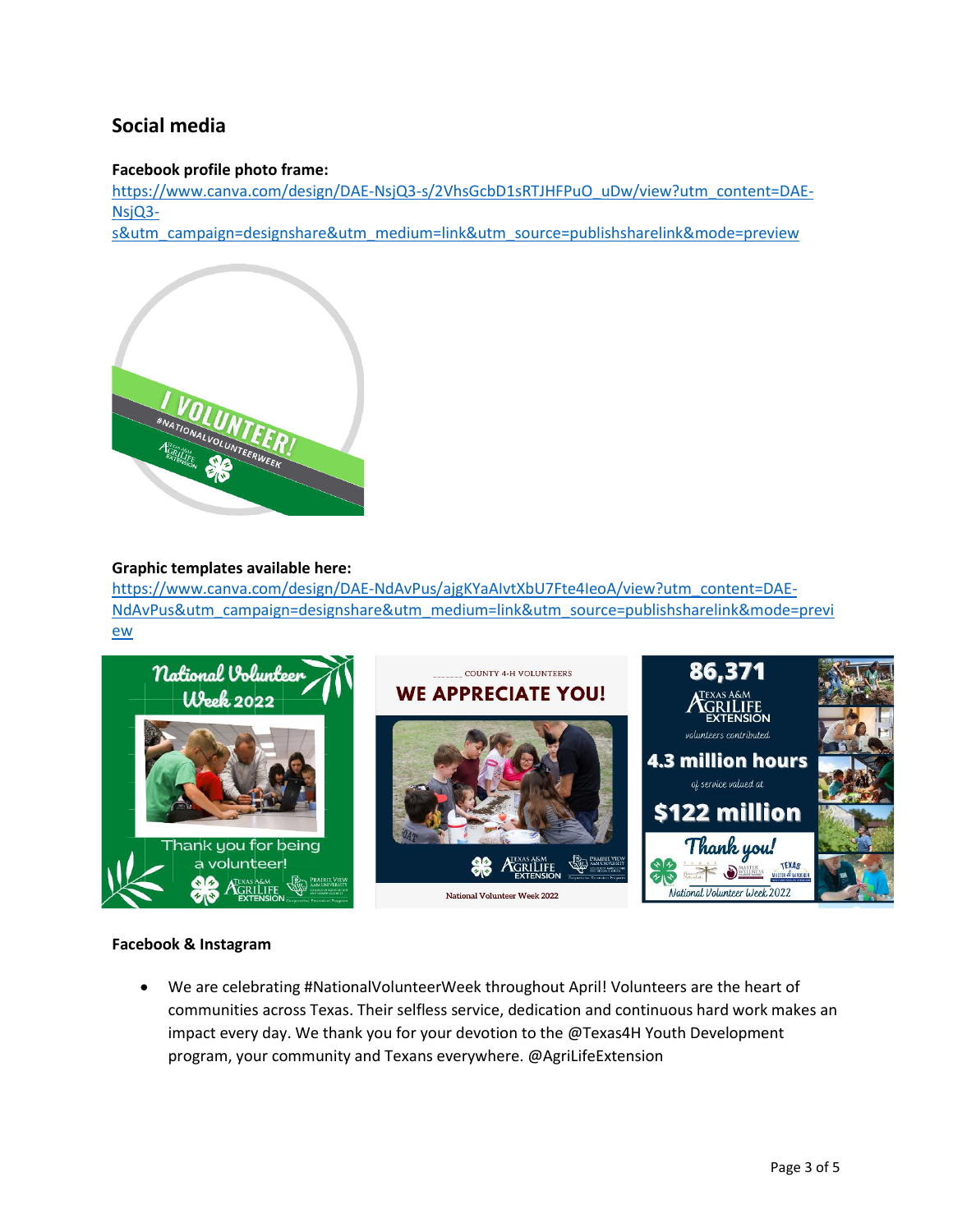- Join us as we celebrate #NationalVolunteerWeek! Volunteerism helps create better communities. @Texas4H Youth Development volunteers across the state are committed to providing education and life skill development for our young Texans. Tag a 4-H volunteer you know! @AgriLifeExtension
- What does volunteering mean to you? During #NationalVolunteerWeek we celebrate the @Texas4H volunteers who connect with and educate youth to help them grow into productive adult through project and learning experiences. Our 4-H volunteers truly make a difference in lives of youth! @AgriLifeExtension
- It's #NationalVolunteerWeek! We're sharing how our @Texas4H Youth Development Volunteers serve in counties and the impact they make. Want to make a difference in your community? Visit (website here) to learn more! @AgriLifeExtension
- #NationalVolunteerWeek is an opportunity to celebrate the impact of volunteer service and the power of volunteer to come together to tackle tough challenges, and build stronger, more resilient communities! Thank your local @Texas4H and @AgriLifeExtension volunteers this week!
- During #NationalVolunteerWeek, @Texas4H and @AgriLifeExtension celebrate the power of volunteers to make a difference and recognize extraordinary individuals who are at the center of 4-H success. Thank a 4-H volunteer who made a difference in your life!

### **Twitter:**

- It's #NationalVolunteerWeek! This week, we are highlighting the service and impact our @Texas4H volunteers have in (name of county) through education and outreach. Stay tuned for more! #AgriLifeExtension
- Celebrate service during #NationalVolunteerWeek! Volunteerism brings @Texas4H together to tackle society's tough challenges, spark change, and build stronger, more resilient youth! #AgriLifeExtension